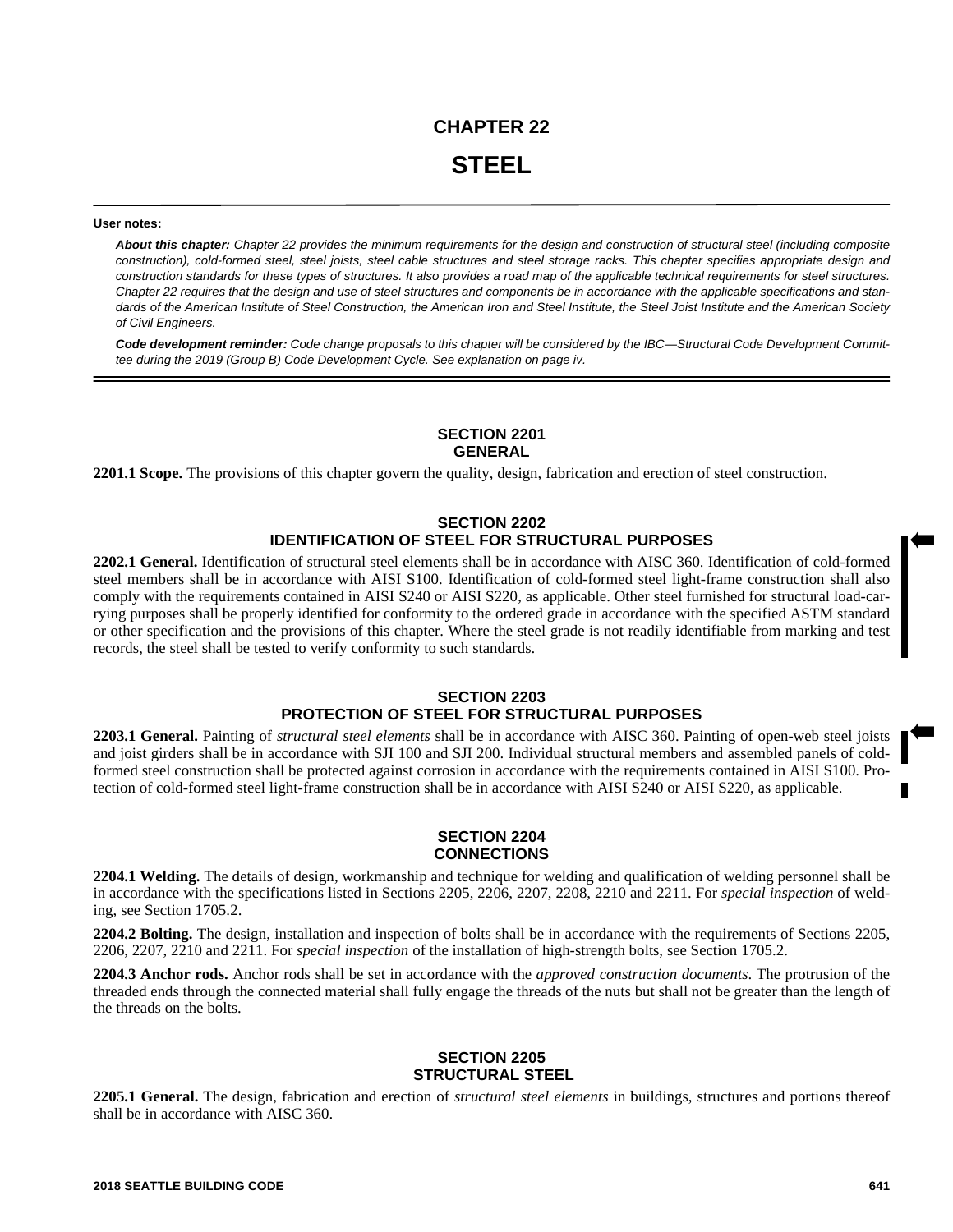**2205.2 Seismic design.** Where required, the seismic design, fabrication and erection of buildings, structures and portions thereof shall be in accordance with Section 2205.2.1 or 2205.2.2, as applicable.

**2205.2.1 Structural steel seismic force-resisting systems.** The design, detailing, fabrication and erection of structural steel seismic force-resisting systems shall be in accordance with the provisions of Section 2205.2.1.1 or 2205.2.1.2, as applicable.

**2205.2.1.1 Seismic Design Category B or C.** Structures assigned to *Seismic Design Category* B or C shall be of any construction permitted in Section 2205. Where a response modification coefficient, *R*, in accordance with ASCE 7, Table 12.2-1, is used for the design of structures assigned to *Seismic Design Category* B or C, the structures shall be designed and detailed in accordance with the requirements of AISC 341.

**Exception:** The response modification coefficient, *R*, designated for "Steel systems not specifically detailed for seismic resistance, excluding cantilever column systems" in ASCE 7, Table 12.2-1, shall be permitted for systems designed and detailed in accordance with AISC 360, and need not be designed and detailed in accordance with AISC 341.

**2205.2.1.2 Seismic Design Category D, E or F.** Structures assigned to *Seismic Design Category* D, E or F shall be designed and detailed in accordance with AISC 341, except as permitted in ASCE 7, Table 15.4-1.

**2205.2.2 Structural steel elements.** The design, detailing, fabrication and erection of *structural steel elements* in seismic force-resisting systems other than those covered in Section 2205.2.1, including struts, collectors, chords and foundation elements, shall be in accordance with AISC 341 where either of the following applies:

- 1. The structure is assigned to *Seismic Design Category* D, E or F, except as permitted in ASCE 7, Table 15.4-1.
- 2. A response modification coefficient, *R*, greater than 3 in accordance with ASCE 7, Table 12.2-1, is used for the design of the structure assigned to *Seismic Design Category* B or C.

# **SECTION 2206 COMPOSITE STRUCTURAL STEEL AND CONCRETE STRUCTURES**

**2206.1 General.** Systems of *structural steel elements* acting compositely with reinforced concrete shall be designed in accordance with AISC 360 and ACI 318, excluding ACI 318 Chapter 14.

**2206.2 Seismic design.** Where required, the seismic design, fabrication and erection of composite steel and concrete systems shall be in accordance with Section 2206.2.1.

**2206.2.1 Seismic requirements for composite structural steel and concrete construction.** Where a response modification coefficient, *R*, in accordance with ASCE 7, Table 12.2-1, is used for the design of systems of structural steel acting compositely with reinforced concrete, the structures shall be designed and detailed in accordance with the requirements of AISC 341.

### **SECTION 2207 STEEL JOISTS**

**2207.1 General.** The design, manufacture and use of open-web steel joists and joist girders shall be in accordance with either SJI 100 or SJI 200, as applicable.

**2207.1.1 Seismic design.** Where required, the seismic design of buildings shall be in accordance with the additional provisions of Section 2205.2 or 2211.1.1.

**2207.2 Design.** The *registered design professional* shall indicate on the *construction documents* the steel joist and steel joist girder designations from the specifications listed in Section 2207.1; and shall indicate the requirements for joist and joist girder design, layout, end supports, anchorage, bridging design that differs from the SJI specifications listed in Section 2207.1, bridging termination connections and bearing connection design to resist uplift and lateral loads. These documents shall indicate special requirements as follows:

- 1. Special loads including:
	- 1.1. Concentrated loads.
	- 1.2. Nonuniform loads.
	- 1.3. Net uplift loads.
	- 1.4. Axial loads.
	- 1.5. End moments.
	- 1.6. Connection forces.
- 2. Special considerations including:
	- 2.1. Profiles for joist and joist girder configurations that differ from those defined by the SJI specifications listed in Section 2207.1.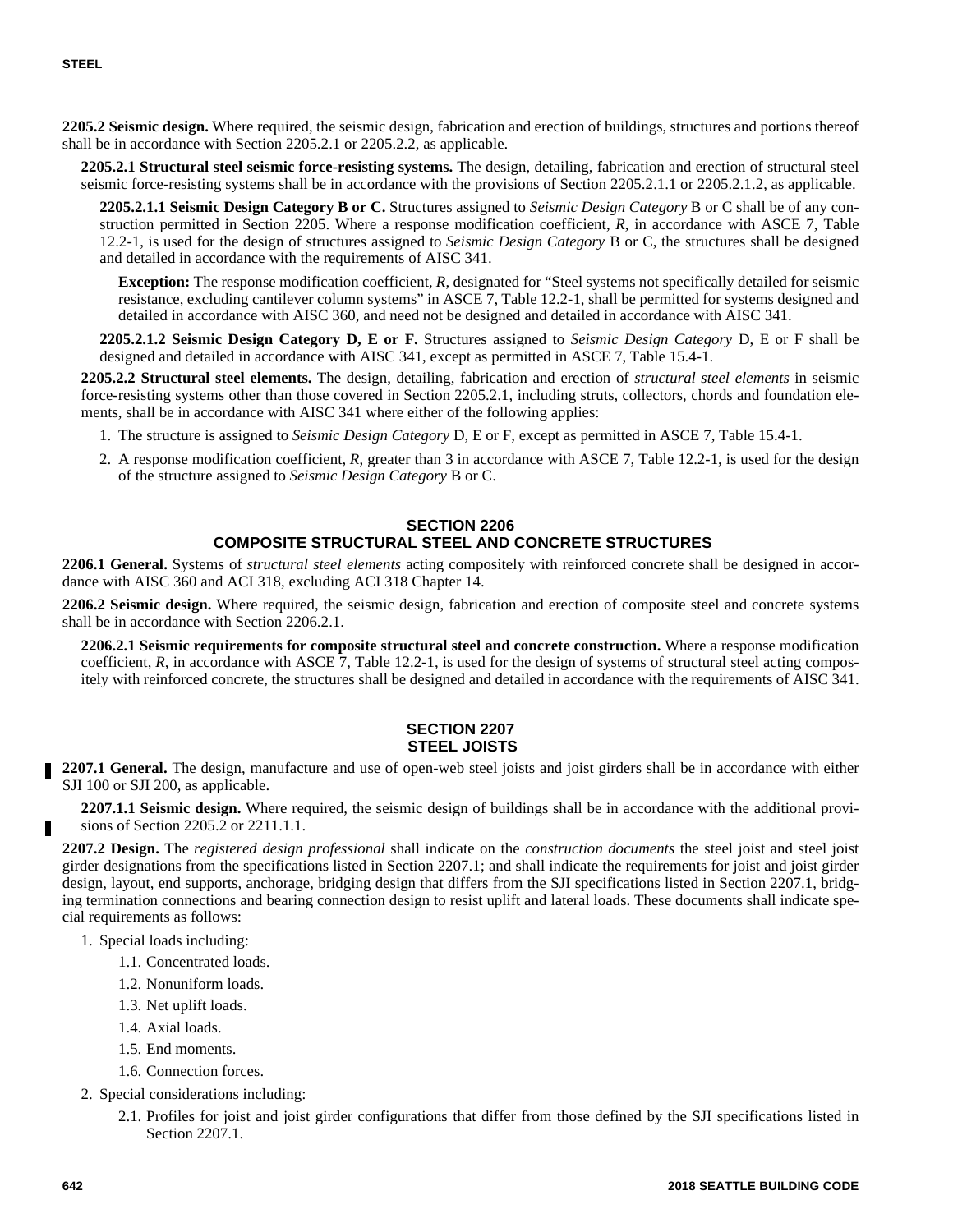- 2.2. Oversized or other nonstandard web openings.
- 2.3. Extended ends.
- 3. Live and total load deflection criteria for joists and joist girder configurations that differ from those defined by the SJI specifications listed in Section 2207.1.

**2207.3 Calculations.** The steel joist and joist girder manufacturer shall design the steel joists and steel joist girders in accordance with the SJI specifications listed in Section 2207.1 to support the load requirements of Section 2207.2. The *registered design professional* shall be permitted to require submission of the steel joist and joist girder calculations as prepared by a *registered design professional* responsible for the product design. Where requested by the *registered design professional*, the steel joist manufacturer shall submit design calculations with a cover letter bearing the seal and signature of the joist manufacturer's *registered design professional*. In addition to the design calculations submitted under seal and signature, the following shall be included:

- 1. Bridging design that differs from the SJI specifications listed in Section 2207.1, such as cantilevered conditions and net uplift.
- 2. Connection design for:
	- 2.1. Connections that differ from the SJI specifications listed in Section 2207.1, such as flush-framed or framed connections.
	- 2.2. Field splices.
	- 2.3. Joist headers.

**2207.4 Steel joist drawings.** Steel joist placement plans shall be provided to show the steel joist products as specified on the *approved construction documents* and are to be utilized for field installation in accordance with specific project requirements as stated in Section 2207.2. Steel joist placement plans shall include, at a minimum, the following:

- 1. Listing of applicable loads as stated in Section 2207.2 and used in the design of the steel joists and joist girders as specified in the *approved construction documents*.
- 2. Profiles for joist and joist girder configurations that differ from those defined by the SJI specifications listed in Section 2207.1.
- 3. Connection requirements for:
	- 3.1. Joist supports.
	- 3.2. Joist girder supports.
	- 3.3. Field splices.
	- 3.4. Bridging attachments.
- 4. Live and total load deflection criteria for joists and joist girder configurations that differ from those defined by the SJI specifications listed in Section 2207.1.
- 5. Size, location and connections for bridging.

6. Joist headers.

Steel joist placement plans do not require the seal and signature of the joist manufacturer's *registered design professional*.

**2207.5 Certification.** At completion of manufacture, the steel joist manufacturer shall submit a *certificate of compliance* to the owner or the owner's authorized agent for submittal to the *building official* as specified in Section 1704.5 stating that work was performed in accordance with *approved construction documents* and with SJI specifications listed in Section 2207.1.

### **SECTION 2208 STEEL CABLE STRUCTURES**

**2208.1 General.** The design, fabrication and erection including related connections, and protective coatings of steel cables for buildings shall be in accordance with ASCE 19.

### **SECTION 2209 STEEL STORAGE RACKS**

**2209.1 Storage racks.** The design, testing and utilization of *storage racks* made of cold-formed or hot-rolled steel structural members shall be in accordance with RMI ANSI/MH 16.1. Where required by ASCE 7, the seismic design of *storage racks* shall be in accordance with Section 15.5.3 of ASCE 7.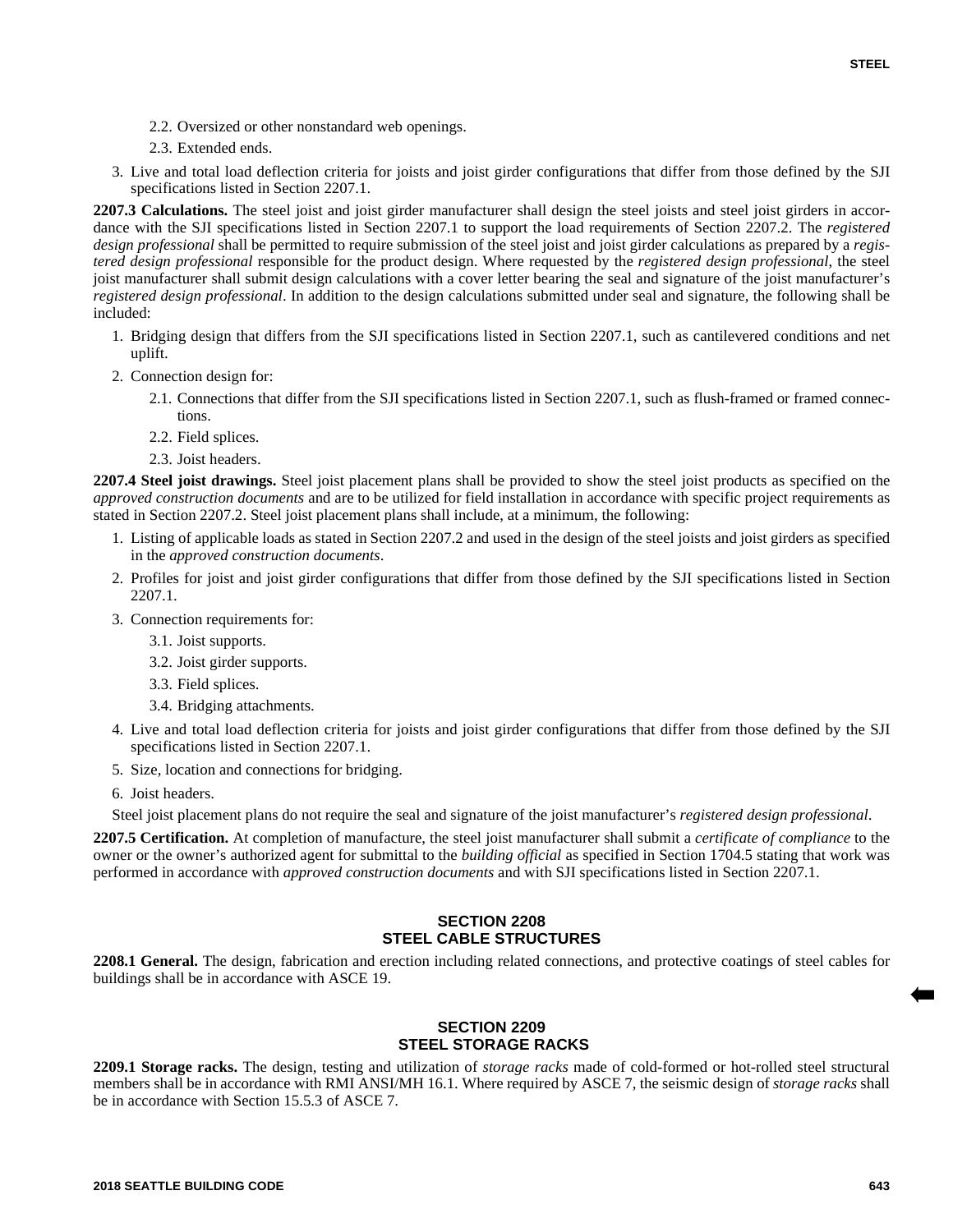**2209.2 Cantilevered steel storage racks.** The design, testing, and utilization of cantilevered storage racks made of cold-formed or hot-rolled steel structural members shall be in accordance with RMI ANSI/MH 16.3. Where required by ASCE 7, the seismic design of cantilevered steel storage racks shall be in accordance with Section 15.5.3 of ASCE 7.

# **SECTION 2210 COLD-FORMED STEEL**

**2210.1 General.** The design of cold-formed carbon and low-alloy steel structural members shall be in accordance with AISI S100. The design of cold-formed stainless-steel structural members shall be in accordance with ASCE 8. Cold-formed steel light-frame construction shall comply with Section 2211. Where required, the seismic design of cold-formed steel structures shall be in accordance with the additional provisions of Section 2210.2.

**2210.1.1 Steel decks.** The design and construction of cold-formed steel decks shall be in accordance with this section.

**2210.1.1.1 Noncomposite steel floor decks.** Noncomposite steel floor decks shall be permitted to be designed and constructed in accordance with ANSI/SDI-NC1.0.

**2210.1.1.2 Steel roof deck.** Steel roof decks shall be permitted to be designed and constructed in accordance with ANSI/ SDI-RD1.0.

**2210.1.1.3 Composite slabs on steel decks.** Composite slabs of concrete and steel deck shall be permitted to be designed and constructed in accordance with SDI-C.

**2210.2 Seismic requirements for cold-formed steel structures.** Where a response modification coefficient, *R*, in accordance with ASCE 7, Table 12.2-1, is used for the design of cold-formed steel structures, the structures shall be designed and detailed in accordance with the requirements of AISI S100, ASCE 8, or, for cold-formed steel special-bolted moment frames, AISI S400.

### **SECTION 2211 COLD-FORMED STEEL LIGHT-FRAME CONSTRUCTION**

**2211.1 Structural framing.** For cold-formed steel light-frame construction, the design and installation of the following structural framing systems, including their members and connections, shall be in accordance with AISI S240, and Sections 2211.1.1 through 2211.1.3, as applicable:

- 1. Floor and roof systems.
- 2. Structural walls.
- 3. Shear walls, strap-braced walls and diaphragms that resist in-plane lateral loads.

4. Trusses.

**2211.1.1 Seismic requirements for cold-formed steel structural systems.** The design of cold-formed steel light-frame construction to resist seismic forces shall be in accordance with the provisions of Section 2211.1.1.1 or 2211.1.1.2, as applicable.

**2211.1.1.1 Seismic Design Categories B and C.** Where a response modification coefficient, *R*, in accordance with ASCE 7, Table 12.2-1 is used for the design of cold-formed steel light-frame construction assigned to *Seismic Design Category* B or C, the seismic force-resisting system shall be designed and detailed in accordance with the requirements of AISI S400.

**Exception:** The response modification coefficient, *R*, designated for "Steel systems not specifically detailed for seismic resistance, excluding cantilever column systems" in ASCE 7, Table 12.2-1, shall be permitted for systems designed and detailed in accordance with AISI S240 and need not be designed and detailed in accordance with AISI S400

**2211.1.1.2 Seismic Design Categories D through F.** In cold-formed steel light-frame construction assigned to *Seismic Design Category* D, E or F, the seismic force-resisting system shall be designed and detailed in accordance with AISI S400.

**2211.1.2 Prescriptive framing.** Detached one- and two-family *dwellings* and *townhouses*, less than or equal to three *stories above grade plane*, shall be permitted to be constructed in accordance with AISI S230 subject to the limitations therein.

**2211.1.3 Truss design.** Cold-formed steel trusses shall comply with the additional provisions of Sections 2211.1.3.1. through 2211.1.3.3.

**2211.1.3.1 Truss design drawings.** The truss design drawings shall conform to the requirements of Section I1 of AISI S202 and shall be provided with the shipment of trusses delivered to the job site. The truss design drawings shall include the details of permanent individual truss member restraint/bracing in accordance with Section I1.6 of AISI S202 where these methods are utilized to provide restraint/bracing.

**2211.1.3.2 Trusses spanning 60 feet or greater.** The owner or the owner's authorized agent shall contract with a *registered design professional* for the design of the temporary installation restraint/bracing and the permanent individual truss